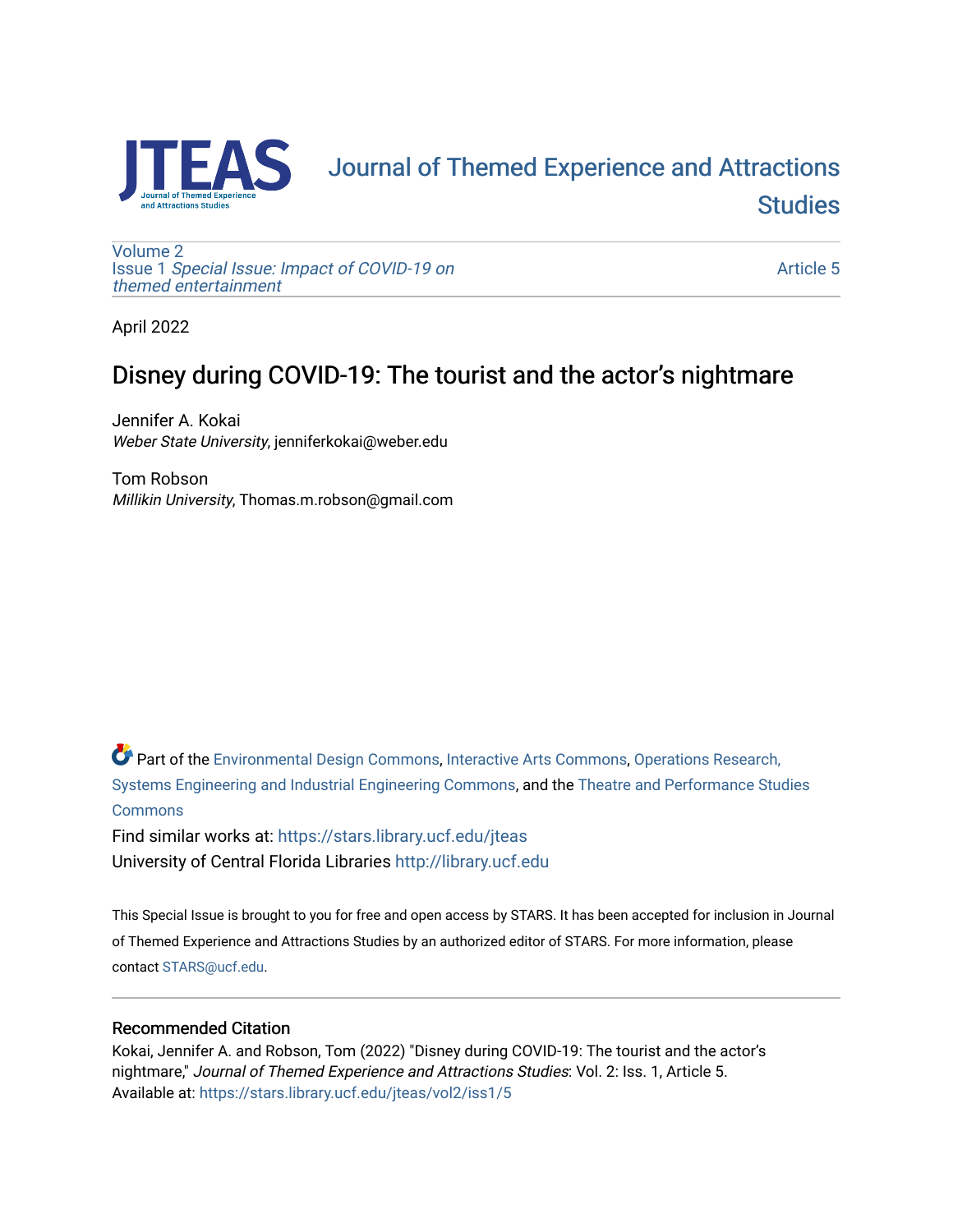

Journal of Themed Experience and Attractions Studies 2.1 (2022) 17–20

## Disney during COVID-19: The tourist and the actor's nightmare

Jennifer A. Kokai<sup>a\*</sup> and Tom Robson<sup>b</sup> <sup>a</sup> Weber State University, 1905 University Circle, Ogden, UT, 84408, USA b Millikin University, 1184 W. Main St, Decatur, IL, 62522, USA

#### **Abstract**

In this essay, we argue that the experience of being at Disney theme parks in COVID times was a waking version of what is sometimes called "The Actor's Nightmare." Due to safety regulations, theme parks either dropped live entertainment that structures the day as a show with a clear beginning and end (e.g. park-opening rope drop performances, and the fireworks), attempted to include references to COVID in live entertainment (like in the *Frozen Ever After* singalong, which added some COVID jokes), or to ignore it (like the *Festival of the Lion King*). In any case, due to these measures the narrative story of a theme park visit crumbles and the often-cited difference between a "theme park" and an "amusement park" disintegrates: the dissolution of structure provokes anxiety and unease in guests, especially those with previous park experience; the silencing of audiences that had previously been scripted to participate similarly creates a form of narrative anxiety, as both park and tourist no longer knew what story they were telling, or how best to tell it. Disney's dramaturgical choices in COVID times reveal the extent to which the narrative structure of a theme park visit, the participation of the theme park visitors, and the distinction between "theme park" and "amusement park" rely on live entertainment.

**Keywords:** Disney; Epcot; tourism; performance; *Frozen*; *Festival of the Lion King*

#### **1. Introduction**

An actor costumed as the character Stitch cavorted on an otherwise empty stage in the Tomorrowland area of Disney's Magic Kingdom in Florida. Stitch danced around, made silly gestures, and waggled his bottom irreverently at the crowd. Nearby a park attendant stood, ostensibly to keep tourists from approaching too closely. Instead, the tourists half-heartedly took selfies in front of the distant character, relegating the performer to an Instagram background (Kokai, 2020). The character visit, a usually highly scripted private highlight of Disney park trips, was reduced to a rushed, impersonal photograph obtained by those passing by.

Walt Disney World during COVID offered many of these and similar attempts to provide live performances safely. This led to incongruous moments like princesses from all times and locations rolling by together in a plexiglass divided trolley car, instead of appearing on specifically designed parade floats, or as Victoria Petterson Lantz (2021) observed, the character of Joy from the movie *Inside Out* dancing alone in a fenced field. Characters were removed from any contextual theming or presentation, ripped out of carefully constructed environments that typically help construct interpretation. Similarly, Disney eliminated events that typically structured guests' days - a performance to celebrate opening "rope drop," a fireworks show that signalled the conclusion - to minimize crowds gathering closely.

<sup>\*</sup> Corresponding author. Email: jenniferkokai@weber.edu; Thomas.m.robson@gmail.com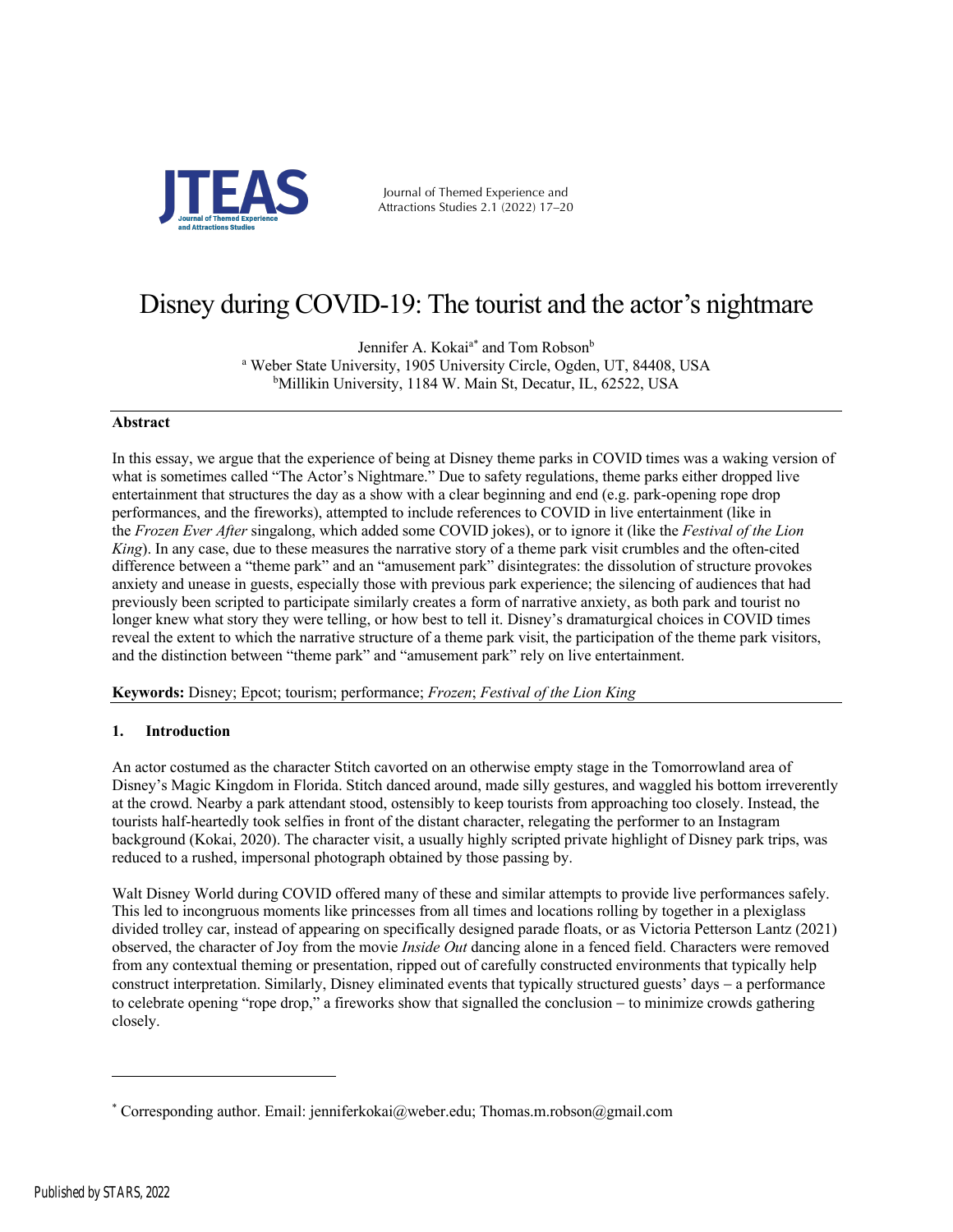There is a common nightmare for theatre professionals: "The Actor's Nightmare." You find yourself onstage with no preparation. You don't know your lines, your movement, the plot, anything. Previously, we have argued for the ways themed entertainments construct tourists as actors (Kokai & Robson, 2019). In this essay, we argue that the experience of being at Disney theme parks in COVID stages a waking version of this nightmare. Without live entertainment, both through character meets and through the large performance events, the narrative story of a theme park visit crumbles. This dissolution of structure provokes anxiety and unease in guests. Further, the parks themselves struggled to know what story to tell in a global catastrophe, creating a form of narrative anxiety, as both park and tourist no longer knew what story they were telling, or how best to tell it. With visitors unsure how to participate in the story, or even if they should, the often-cited difference between a "theme park" and an "amusement park" disintegrated.

Numerous scholars have articulated the difference between these two spaces. Citing the prospectus for Euro Disneyland (later Disneyland Paris), which identifies amusement parks as "presenting a random collection of roller coasters, merry-go-rounds and Ferris wheels in a carnival atmosphere," Alan Bryman (1995) notes that the unifying elements of theme distinguish a Disney Park from these older, less organized models (p.64). Bryman (1995) makes note of how, in its early years, Disneyland avoided attractions like roller coasters, hot dog carts, and beer stands to create an even stronger differentiation between the standard amusement park and a Disney theme park. Scott Lukas (2008) describes the "architecture of persuasion" (p.69) required for an amusement park to achieve theme park status, emphasizing David Lowenthal's (2002) ideas that theme park patrons "crave imagined locales more than … actual ones" (p.18). Consistent throughout the literature surrounding the difference between an amusement park and a theme park are a few core ideas: organization, story, and immersion.

#### **2. "Talk about social distancing!"**

The intrusion of COVID into the Disney theme park narrative was perhaps most textually evident inside the Hollywood Studios attraction "*For the First Time in Forever*: A Frozen Sing-Along Celebration." This 30-minute entertainment event features a cast of five performers, with the animated feature's Anna, Elsa, and Kristoff joined by two new characters, Aria and Eric, described as "The Royal Historians of Arendelle" (Walt Disney World). Aria and Eric summarize the plot of the hit 2013 movie, embellishing their telling of the tale with jokes – many of them improvised - and lead the audience in singing along to the movie's hit songs.

A mid-May 2021 performance of "For the First Time in Forever" included multiple COVID jokes delivered by the Royal Historians. Comparing observed experience in the theatre with YouTube videos of other performances since the onset of the pandemic, it becomes apparent that the show has been structured in specific places to reference COVID. The most prominent, and jarring, comes around four minutes into the show. As Historian Eric excitedly races further in his synopsis of the story than Historian Aria wants, she tells him to "back it up," meaning that he should stop rushing ahead. Eric physicalizes this backing up by moving closer to her before she calls out some version of "Stop! Six feet!" (Blog Mickey, 2020). Some version of this joke appears in nearly every recorded version of *For the First Time in Forever* from the pandemic era (AUNTYVAL, 2021; Taming the 'Explorer,' 2021; ThePresidentialTourist, 2021; Tokki, 2021). Reminding guests in a nearly at capacity theatre, some of whom are surely deeply nervous about being in a room full of people singing, one of the single most dangerous aerosolizing activities, this use of social distancing as punchline undermined the themed experience (Tsioulcas, 2020).

The COVID references continued throughout the performance, with regular instructions to "wear your face coverings," and "just don't let go of your face coverings." A common joke is "talk about social distancing" in reference to Elsa running off to isolation in her ice palace. Near the show's conclusion, immediately after praising the "Citizens of the Kingdom of Hollywoodland" for how well they sang the Arendelle "anthems," Eric regularly adds a line about how "amazing" the audience looks in their face coverings.

#### **3. Or maybe don't talk about it?**

If the overriding principle of a theme park is its insistence on maintaining a coherent fantasy world, having characters from the fictional land of Arendelle turn the ongoing and frightening global medical catastrophe into entertainment text disrupted that unity. As Florian Freitag argues elsewhere in this issue, "the pandemic cannot simply be 'excluded' from the parks ... and remains constantly visually present, thus seriously undermining the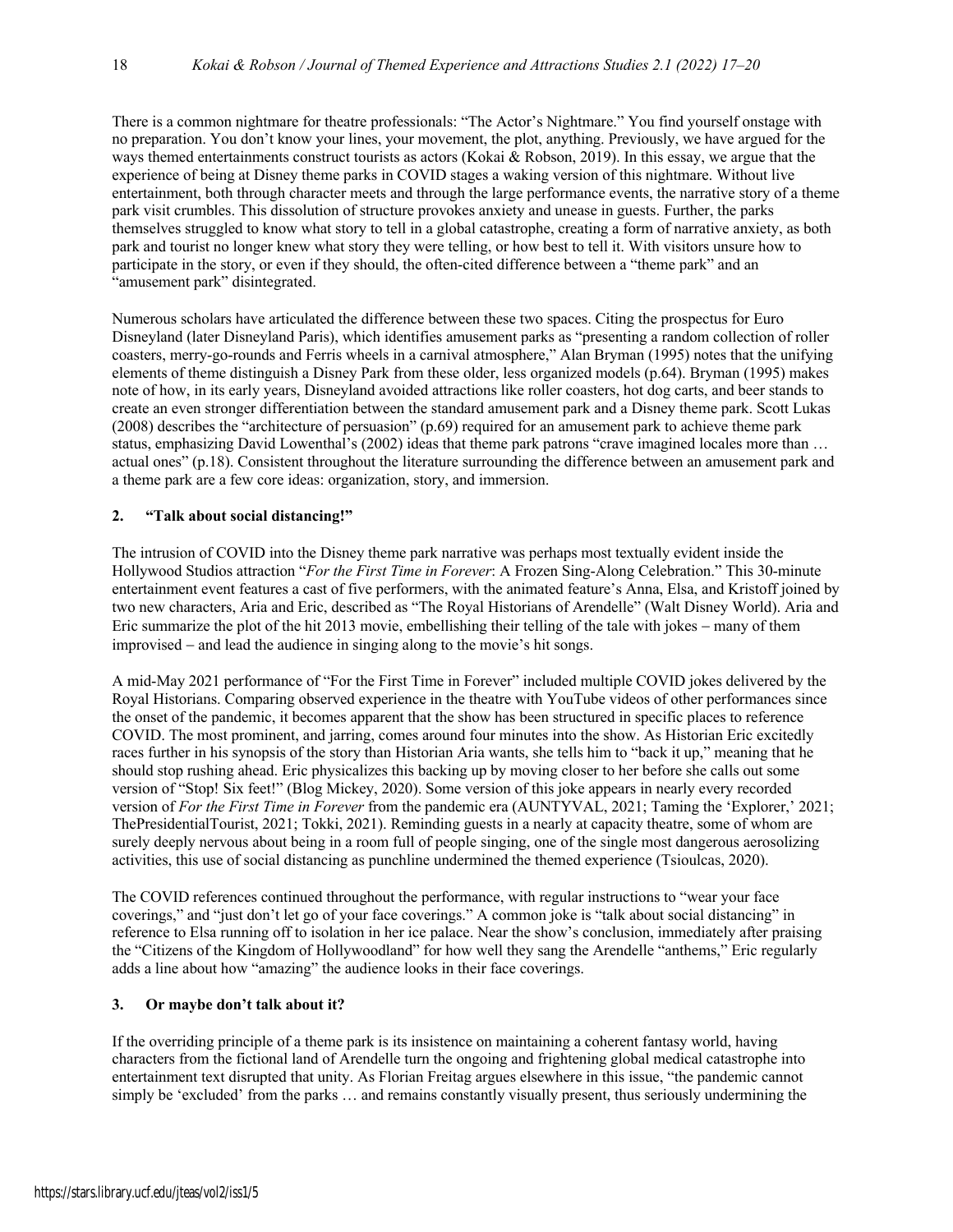parks' efforts to keep their grounds rigidly separated from the rest of the world." Lukas (2008) applies the Wagnerian notion of *Gesamtkunstwerk* to the early Coney Island venue Luna Park but incorporating COVID into *Frozen* unspooled the Wagnerian unification of art and replaced it with a near-Brechtian sense of *Verfremdungseffekt*, or estrangement from the fictional world being presented (see Kelly, 2020).

Changes to Animal Kingdom's show "The Festival of the Lion King*,*" on the other hand, avoided this estrangement textually but introduced it through omission and elision. The highly regarded show (Coffey, 2021) is intentionally immersive in its design and dramaturgy, performed in the round with audience on four sides, and typically includes four performers singing music from the movie with a variety of interludes – acrobats known as "Tumble Monkeys," ballet dancers doing an aerial act, and a fire eater. Each of the four sections of the audience was originally aligned with an animal – giraffe, elephant, lion, and warthog – and one of the four main performers. The sections were encouraged to see themselves as "teams," with their section leader exhorting them to loudly make the noise of their assigned animal in competition with the other sections for who could produce the most volume. At the end of the performance, the entire audience was invited to sing along in designated ways to the song "The Lion Sleeps Tonight."

The show closed due to the pandemic on March 12, 2020, and remained so until May 15, 2021, when it reopened as "A Celebration of the Festival of the Lion King." This abridged version removed the Tumble Monkeys and omitted the aerial portion of the ballet, as well as almost all the audience participation elements. Instead of making animal noises or singing together, the only moment of audience participation was the half-hearted instruction to "wave your arms" during the final song. A blogger from *The DIS* also noted the absence of a parade of small children: "the performers would take kids from the audience – who wanted to participate – to the stage area for a little parade around the theater. The kids were given different types of instruments to shake as they paraded around. Unfortunately, that part did not happen at all..." (Gailey, 2021). Out of necessity – limiting projected speech from the audience - the performance has been reconfigured from including the audience to distancing the audience. Even the show title itself makes the new performance aims clear; it is not "The Festival of the Lion King." Falassi (1987) tells us that festivals are typically a community created participatory event with few hierarchical distinctions upheld. It is "A Celebration of the Festival of the Lion King" – a show celebrating an absent show, and ultimately it serves largely as a reminder of the pre-COVID theme park experience. Performers are distant and grounded where they used to soar; audiences are quiet and masked where they used to roar. The immersive, participatory nature that guided this show's conception vanishes, replaced by a much more conventional – and ultimately much less satisfying – theatre-going experience.

#### **4. Conclusion**

To be clear, we are not arguing that the pre-COVID Disney was a utopic example of Rancière's (2007) notion of emancipated spectatorship, where the audience is a liberated, active equal participant in their experience. The use of audience participation was no doubt a way to center the consumer and guest in their own individual visit experience, to make them feel more valuable and necessary in the exchange. However, live performances using trained entertainers, whether large or small, were a space where the tourist was able to accept, reject, or negotiate improvisatory relationships with Disney performers in role rather than passively observing them. Performances all began with thematic invitations: let's remember the movie *Frozen* together, let's celebrate the importance of dreams and the dream come true day we had through this fireworks performance.

With these invitations gone, the tourist is no longer being offered a relationship, a relationship with a costumed character it is their prized turn to meet, within the dramaturgy of the shows themselves, or with the narrated structured day of a theme park visit. The lack of invitation means that tourists spend most of their time not sure how to interpret their visit. Is it escapist, but if so why is Arendelle dealing with COVID? Is it immersive, but if so why must we be carefully silent and contained? If a day long experience is worth the high ticket price, where are events that bookend it for us? Is it acceptable, essentially, to be visiting a theme park during a global pandemic? Much as Disney's budgetary needs say yes, Disney's dramaturgical choices say probably not.